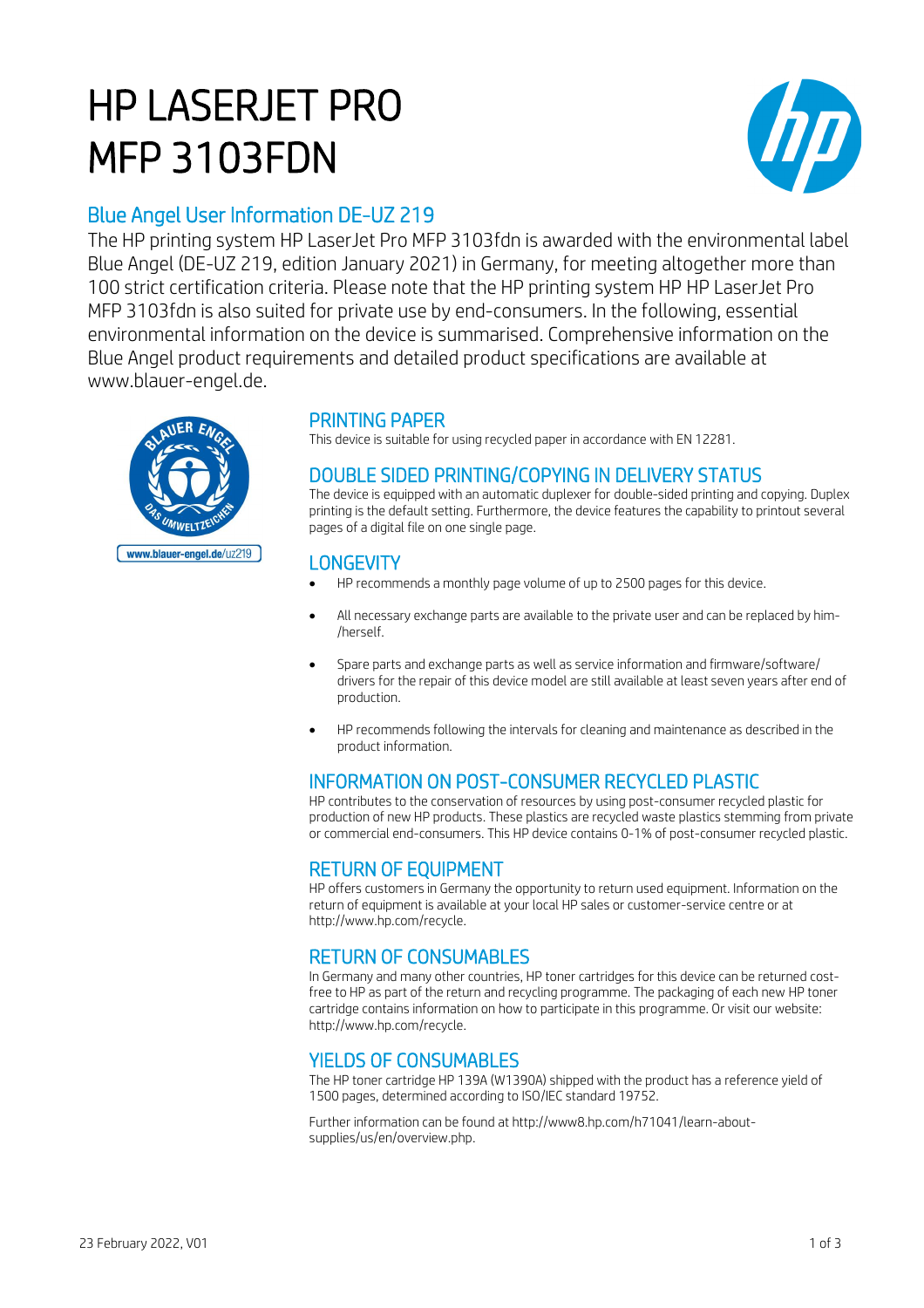#### INFORMATION ON HANDLING OF THE TONER MODULES

- Please leave HP toner cartridges in their despatch packaging until you need them for use in your printer; when inserting the HP toner cartridge, please follow the information on handling.
- HP toner cartridges should never be opened by force. If toner dust escapes, e.g. as a result of inappropriate handling, inhalation of dust and skin contact are to be avoided as a precautionary measure.
- In case of skin contact wash affected areas thoroughly with soap and cold water. HP toner cartridges are to be kept out of the reach of children.

#### AIR EMISSIONS

With original HP toners, the device passes the air emission test for monochrome printing according to DE-UZ 219. Since plastics of new electrical devices generally release small amounts of volatile substances into the room air, we recommend providing sufficient air exchange in rooms where new devices are set up.

#### NOISE EMISSIONS

Declared sound power level for one-sided printing (LwAc) In monochrome print mode 33 pages/minute: 6.84 Bels and 68.4 dB

#### **ENERGY**

#### Energy information on HP LaserJet Pro MFP 3103fdn

The consumption of electric power depends on its properties and on the way it is used. HP LaserJet Pro MFP 3103fdn is designed and pre-set in a way to allow you to reduce electricity costs.

Directly after the last print or copy job, HP LaserJet Pro MFP 3103fdn with its instant-on fuser technology switches over to an electric power saving mode, from which it can quickly print or copy again.

The device is so designed as to ensure that it can be switched to the Off-mode (standby) by pressing the on/off switch up to twice a day without suffering damage. This device does not have a switch by which it can be completely disconnected from the mains. When after having switched off the device you pull out the power plug, electric power consumption is completely stopped.

The table below lists the individual power consumption values as well as delay and recovery times (factory setting). With these values the device meets the Blue Angel requirements.

#### Overview of HP LaserJet Pro MFP 3103fdn operating modes

Page throughput for A4 paper size (according to ISO/IEC 24734/24735):

In monochrome print mode: 33 pages/minute with a resolution of 236x236dpcm (600x600 dpi) In monochrome copy mode: 33 pages/minute with a resolution of 236x236dpcm (600x600 dpi)

(dpcm = dots per centimetre [Bildpunkte pro Zentimeter]); (dpi = dots per inch [Bildpunkte pro Zoll])

| Switch<br>symbol                                    | Operation mode <sup>1</sup>                                             | Power consumption <sup>2</sup><br>watts | Delay time <sup>3</sup><br>minutes | Recovery time<br>seconds |
|-----------------------------------------------------|-------------------------------------------------------------------------|-----------------------------------------|------------------------------------|--------------------------|
| Maximum power consumption (at switch on): 749 watts |                                                                         |                                         |                                    |                          |
|                                                     | Printing (continuous<br>operation at<br>33 pages/minute),<br>monochrome | 424                                     | immediately                        | immediately              |
|                                                     | Ready                                                                   | 4.76                                    | immediately                        | immediately              |
|                                                     | Sleep                                                                   | 1.33                                    | 1(160)                             | 3.67                     |
|                                                     | Off-mode (standby)                                                      | 0.1                                     | switch activated                   |                          |
|                                                     | Disconnection from<br>mains                                             | 0.0                                     | e.g. pull out power<br>plug        |                          |